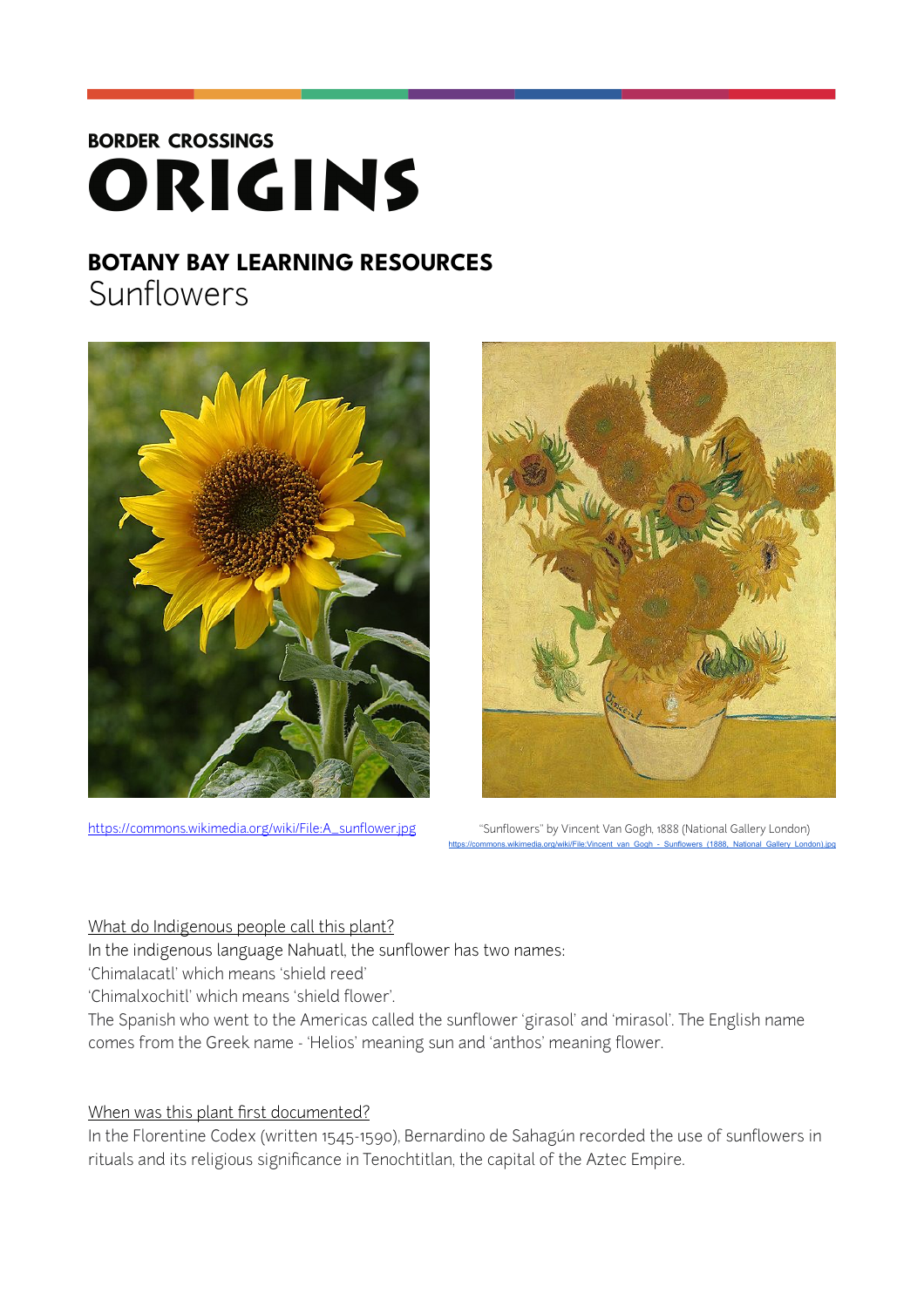

Flowers as banquet gifts - the sunflower is in the middle. Image from The Florentine Codex

Francisco Hernández, the physician of King Felipe II of Spain, wrote about sunflowers in 1615. He noted that the Aztec people used them to treat chest infections and to treat burns and stings.

### How many varieties of this plant are known?

There are 70 varieties of sunflower. They have different heights and flower colours, but all are instantly recognisable as sunflowers.

### Where and how was the plant originally grown and used?

Archaeologists have found evidence of sunflower cultivation from as early as 2600 BC. According to Francisco Hernández, sunflowers were cultivated in fields.

Indigenous people in Mesoamerica use the sunflower in many ways. The seeds can be eaten fresh or ground up and mixed into a traditional thin porridge-like drink called atole. The flower petals and pollen are used to make dyes for cloth and face paint and the stems are used to make baskets. Sunflowers are also used to make musical instruments and to make bird snares.

Bernardino de Sahagún recorded that at banquets, guests were given tobacco to smoke and then sunflowers. The tobacco pipe represented a spear, war and valour. The sunflowers represented a shield. After this, they ate their meal and were served drinking chocolate at the end. After the banquet, the host accompanied by the guest and musicians would go to the temple of Huitzilopochtli to make offerings of tobacco and sunflowers.

# How do Indigenous people relate to this plant?

For the Aztec people, the sunflower is a symbol and metaphor for war and is clearly depicted on the shields of several gods. Huitzilopochtli (the God of War), Tlaloc (the God of Rain and Fertility and Opochtli (the God of Hunting and Fishing) all have sunflowers on their shields.

Several historians have suggested that the sunflower and images of sunflowers were suppressed after the Spanish colonisation because of the links to war and solar religion (sun worship). The modern Otomi word for sunflower,'dä nukhä', actually means "big flower that looks at the sun god," which is a clear reference to pre-Columbian solar worship.